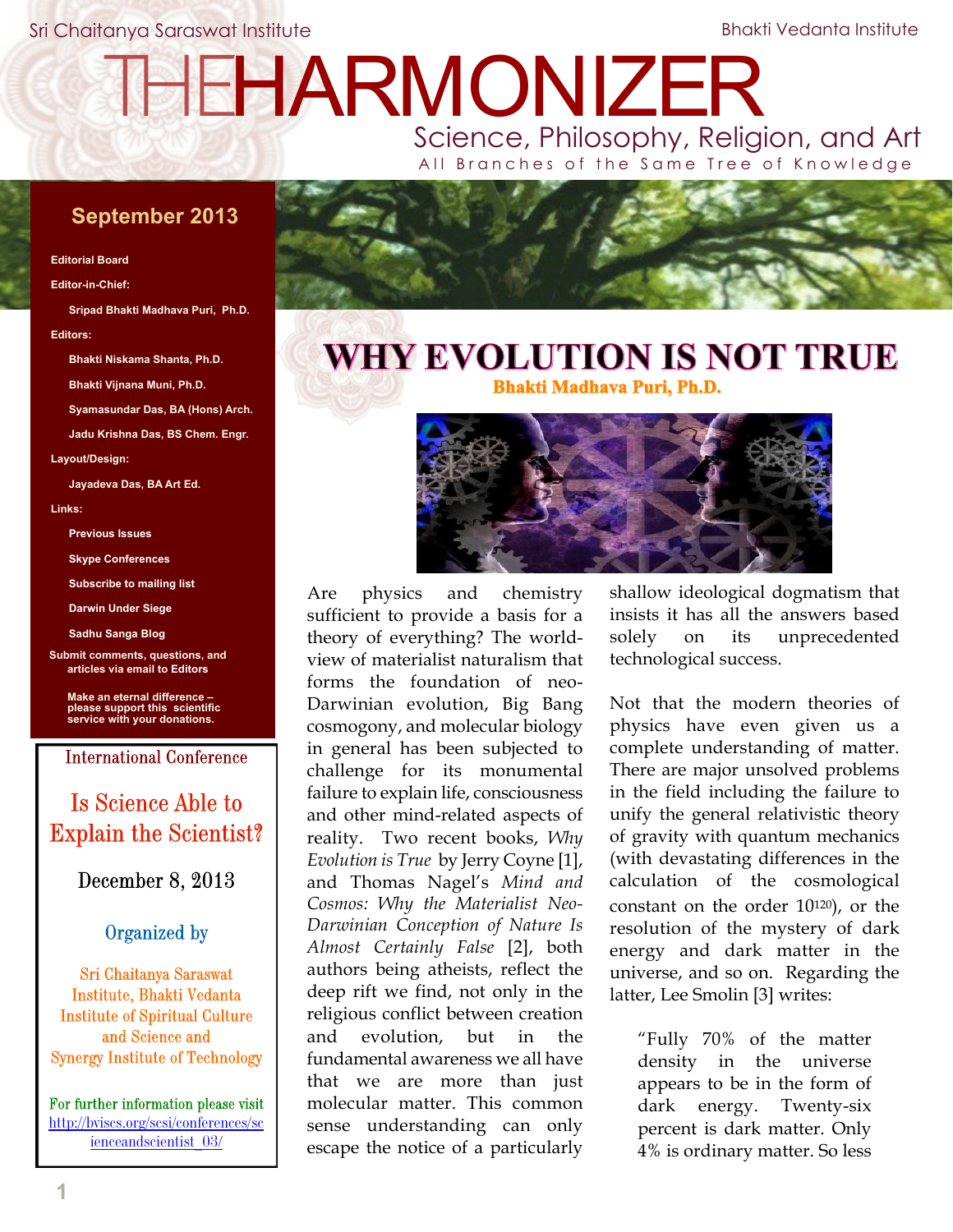than one part in 20 is made out of matter we have observed experimentally or described in the standard model of particle physics. Of the other 96%, apart from the properties just mentioned, we know absolutely nothing."

Materialists consider matter to be real, yet the term "matter" is still not well–defined across a widely varying range of contexts. Mass represents the quantity of matter, but does not define it. Thus massless particles such as photons cannot be considered matter, but energy. Energy requires a generating source. While mass and energy are related according to Einstein's equation, E=mc2, the energetic source is unexplained or tautologically identified again with mass.

Beyond the ontological problems of scientifically defining matter, the phenomenal failure of biochemistry to explain living organisms has become increasingly apparent with the advancement of research in that area. Common sense distinguishes between non-living matter and organic life, between the natural mechanisms that characterize material systems and the natural teleological (goal-directed) character of living organisms. Thus the attempt to reduce life to a mere mechanistic phenomenon amounts to eliminating life as a distinct category of reality. It is only to be expected that the result of such an attempt must end in failure due to a category mistake.

The philosopher Immanuel Kant wrote, "There will never be a Newton of a blade of grass." [4] In other words, even with all our scientific knowledge, all the scientists in the world working together, would not be able to make a single blade of grass. Despite scientist's apparent knowledge of photosynthesis, they are utterly helpless to produce even a small grain of wheat from chemicals. Yet the smallest wisp of life readily produces the vast abundance of verdant Nature without laboratories or any sophisticated equipment. Scientists can modify the chemistry of food, but they cannot produce it from those same chemicals. This means that ultimately their daily bread comes, not from scientists, but from the primordial Life that underlies all Nature. Scientists may boastfully claim that God is an unnecessary hypothesis for their understanding of the universe, yet they remain completely dependent for their very sustenance upon the inscrutable Life that makes Nature possible. Still Godless science claims the loyalty of many intellectuals in the name of evolution. But why? Simple questioning of the most basic claims of scientific materialism is enough to dislodge its most imperial asseverations. Are we witnessing what social psychology documents as paradigmatic "groupthink", in which intellectual conformity trumps reasonable understanding? Such a possibility is not without precedent and, as Kuhn [5] and others have shown, it is not something to which science can claim immunity.

Thomas Nagel, professor of philosophy and law at New York University, writes *(pg. 128)* [2],

"I have argued patiently against the prevailing form of naturalism, a reductive materialism that purports to capture life and mind through its neo-Darwinian extension. . . . I find this view antecedently unbelievable—a heroic triumph of ideological theory over common sense. ... I would be willing to bet that the present right-thinking consensus will come to seem laughable in a generation or two."

While the origin of life is beyond the explanatory and laboratory endeavors of modern science, evolutionists claim their theory is not challenged by that repeatedly established fact. The presumption that a mechanistic theory can explain organic life in Nature underlies the idea that such life is subject to evolution as the result of the mechanistic processes of Nature. If life is an inherently purposeful feature of Nature, then capricious modification by mere mechanical means would be inadequate for properly explaining its behavior. Empirical confirmation of this fact comes from numerous lines of evidence, such as long-term stasis found in the fossils of the geological column, exquisite self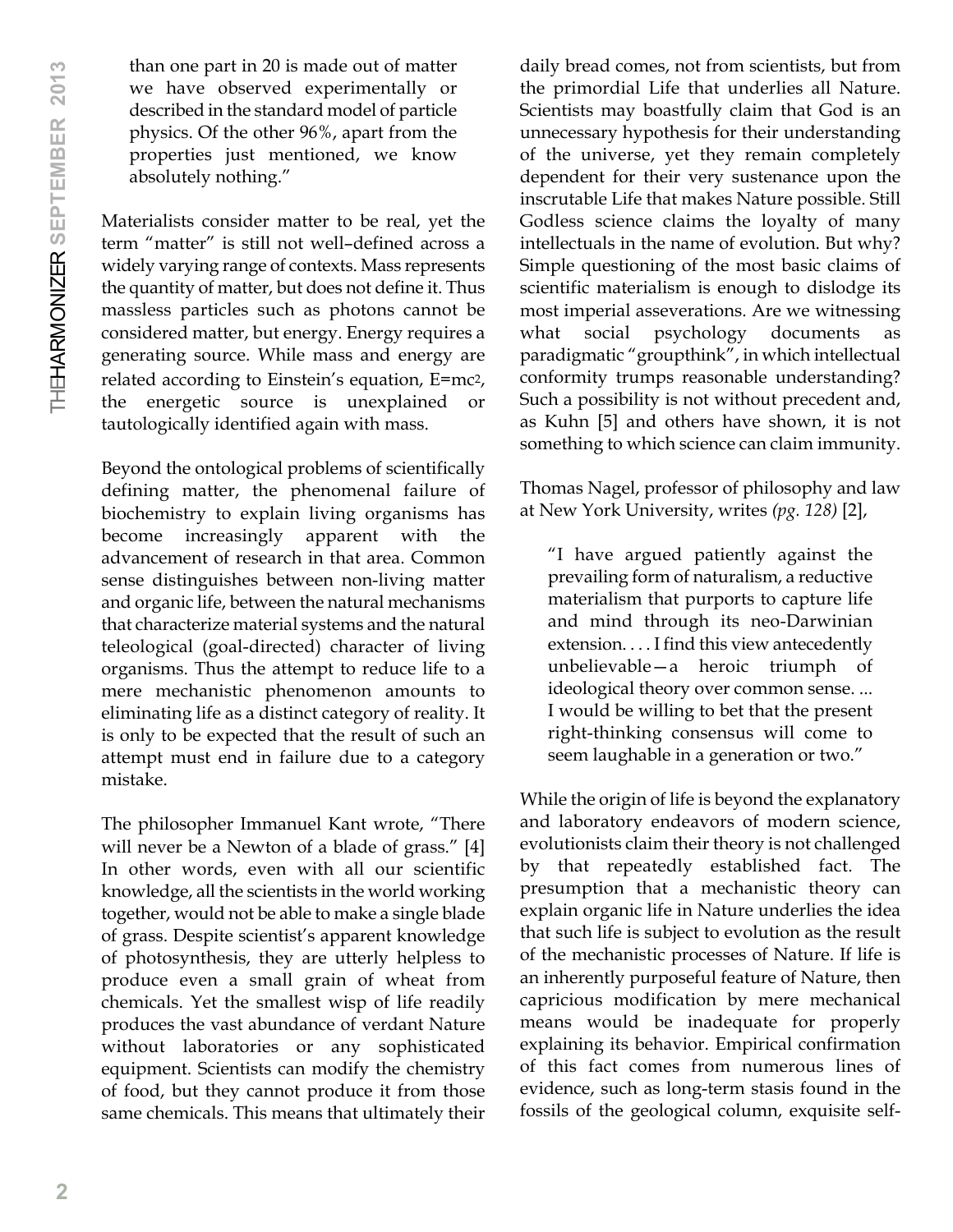monitoring in proof-reading and error correction at the genetic DNA level, predominantly fatal results of random mutations, and so on, which show that living organisms exhibit a sensitive, regulated, purposeful nature for selfpreservation, actively resisting change or evolution, as well as showing adaptive flexibility, but within the limits of their species.

The discovery of numerous processes of genetic mobility within organisms has upended the traditional conception of evolution based on mutation/selection. The theory of neutral mutations target changes beneath the influence of selection, the phenomenon of genetic transfer scrambles any attempt at building simple tree-like structures of progressive evolution, and mathematical probability calculations undermine the possibility of there having ever been an evolutionary development of the basic biochemical ingredients of even the simplest bacterium. These are only a few of the underlying issues that challenge evolution even before the intractable problem of explaining how consciousness and other mind-related phenomena could have arisen from insentient matter. Not only is the idea of neo-Darwinian evolution proving to be false, it is increasingly being recognized as obstructive to a proper development of a completely new systemic science of biology. Physiologist Denis Noble writes, [6]

"If the value of a scientific theory lies in its utility then Neo-Darwinism has been of negative value in physiology. The reasons are that the theory itself is confused about what genes are and what attributes may be ascribed to them. It is also incompatible with more recent developments in molecular biology."

An adequate science of Nature would have to be able to explain the existence of mind and consciousness in the universe. The physical sciences have failed and cannot be expected to provide such an explanation. A metaphysical commitment to material reductionism is an ideological presumption, not a scientific conclusion. It is neither obvious how

consciousness could have originated from matter, nor how it could ever be expected to do so. As Nagel remarks, "It is an assumption governing the scientific project rather than a well-confirmed scientific hypothesis." No sufficient evidence has ever been produced to mitigate this fact. Given the intricate complexity of a living organism, that only increases with our advancing knowledge of its details, the probability that life is the chance product of nonliving matter acting under the influence of the laws of physics and chemistry is unthinkable.



Despite such serious scientific objections, it is quite symptomatic of the extreme ideological nature of the issue when atheistic scientists of the stature of Francis Crick, for instance, nonetheless brazenly seek to establish the materialist creed of naturalism, "'You', your joys and your sorrows, your memories and your ambitions, your sense of personal identity and free will, are in fact no more than the behavior of a vast assembly of nerve cells and their associated molecules. . . . Who you are is nothing but a pack of neurons." [7] Another materialistic atheist, Richard Dawkins writes [8], "The universe we observe has precisely the properties we should expect if there is, at bottom, no design, no purpose, no evil and no good, nothing but blind pitiless indifference." This reductionist agenda conceives that every action is determined by a preceding physical cause that can ultimately be traced back to the Big Bang. As Andrew Ferguson [9] put it, "A materialist who lived his life according to his professed convictions —understanding himself to have no moral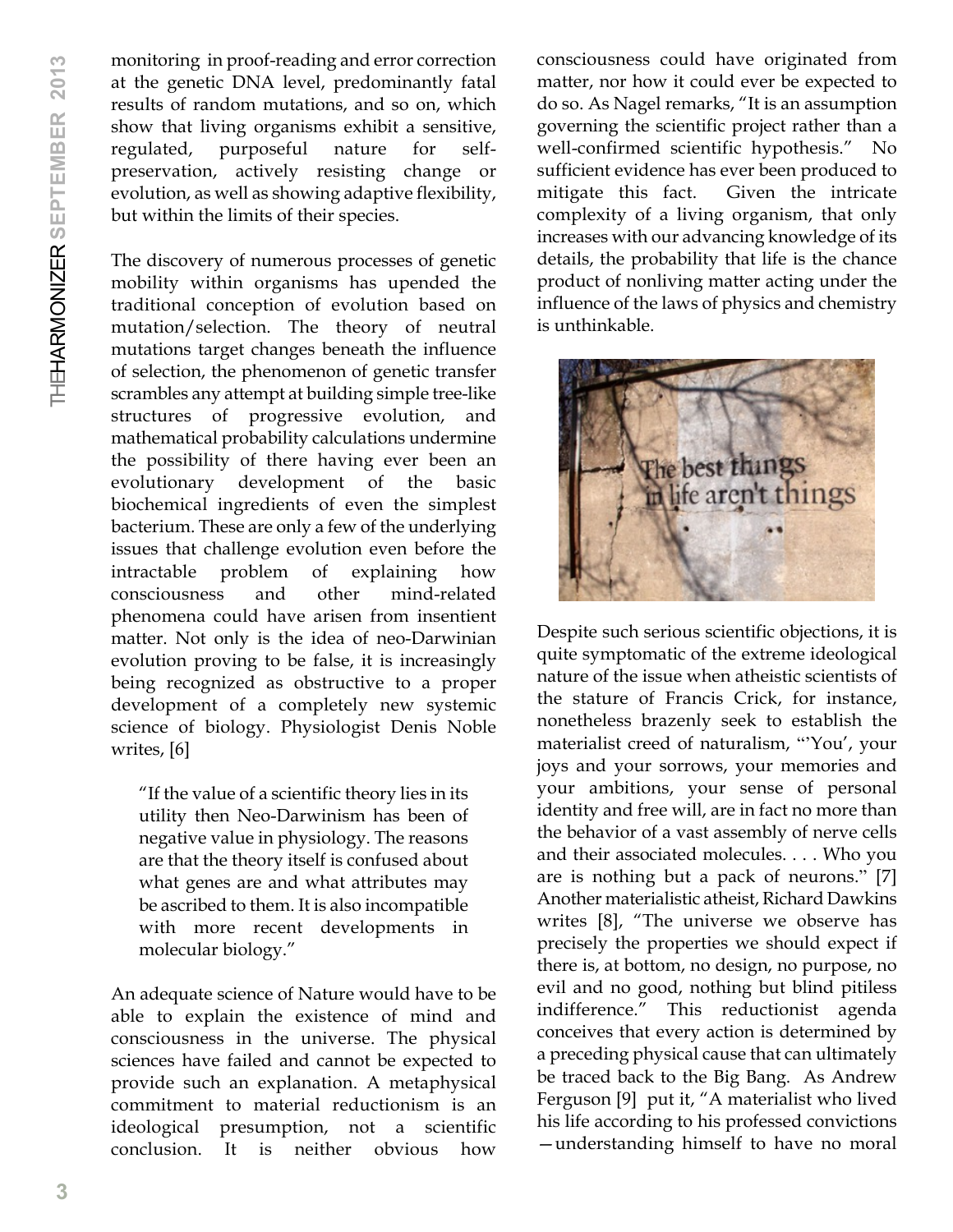agency at all, seeing his friends and family as genetically determined robots – wouldn't just be a materialist: He'd be a psychopath." Of course, no one actually experiences the world as a materialist, but to embrace such a world view would be to lead a schizophrenic existence that might lead to being a psychopath.

The debate over evolution is not just between theists and atheists. Some of the more interesting challenges appear between atheists themselves. Jerry Coyne, atheist scientist, for example, champions evolution, while atheists Fodor and Piatelli-Palminiri [10] make a devastating attack on the heart of evolution theory, natural selection. They bring up long standing problems with natural selection, which has always been the weakest link in Darwin's theory. They succinctly pose the problem,

"How can natural selection distinguish between, on the one hand, phenotypic traits that affect fitness and, on the other hand, their endogenously linked phenotypic correlates... selection [cannot] apply differentially to coextensive properties."

Furthermore, they suggest doing away with the "scientific" idealism of evolution entirely and replacing it with the narrative of the actual natural history of an organism.

"[I]f you wish to explain the effects that a phenotypic trait has on a creature's fitness, what you need are not its history of selection but its natural history. And natural history offers not laws of selection but narrative accounts of causal chains that lead to the fixation of phenotypic traits. . . . Darwin made the same sort of mistake that Marx did: he imagined that history is a theoretical domain; but what there is, in fact, is only heterogeneity of causes and effects. . . . As far as we can tell, this is slowly becoming the received view in evolutionary biology."

Science has come to represent two different things: (a) a body of knowledge, and (b) a method for

acquiring knowledge. The problem arises when it is forgotten that there is no independent body of knowledge for science apart from its method – it keeps changing according to the results of the latest findings of the scientific method. The method is not to be abandoned because of those who would like to replace it with a fixed body of knowledge, which then becomes ideology. If biogenesis is hypothesized as the law of Nature, and we observe that life comes from pre-existing life in all our experience, while the hypothesis of abiogenesis, that life comes from matter, is never backed by any observation, then according to the scientific method—which one is to be accepted as true scientific knowledge? Obviously, the one backed by empirical observation. It is necessary to get free of ideological "knowledge," and return to science as a method for gathering evidence that may lead to conclusions beyond the material naturalist view of Nature, and conforms to what we experience and rationally understand about the world in which we live.

# **References**

[1] Jerry Coyne,, *Why Evolution is True,* Viking (2009).

[2] Thomas Nagel, *Mind and Cosmos: Why the Materialist Neo-Darwinian Conception of Nature Is Almost Certainly False,* Oxford University Press, USA (2012).

[3] Lee Smolin, *The Trouble with Physics*, Houghton Mifflin , p. 16 (2007).

[4] Immanuel Kant, *Critique of Judgement,* Oxford University Press, USA (2009).

[6] Denis Noble, Neo-Darwinism, the Modern Synthesis, and Selfish Genes: are they of use in physiology? *Journal of Physiology* 589, 1007-1015. (2011).

[7] Francis Crick, *The Astonishing Hypothesis*, Scribner(1995).

[8] Richard Dawkins, River *Out of Eden: A Darwinian View of Life* (1995).

[9] Andrew Ferguson, The Heretic, *The Weekly Standard* (March 24, 2013).

[10] Jerry Fodor, Massimo Piatelli-Palminiri, W*hat Darwin Got Wrong,* Farrar, Straus and Giroux (2010).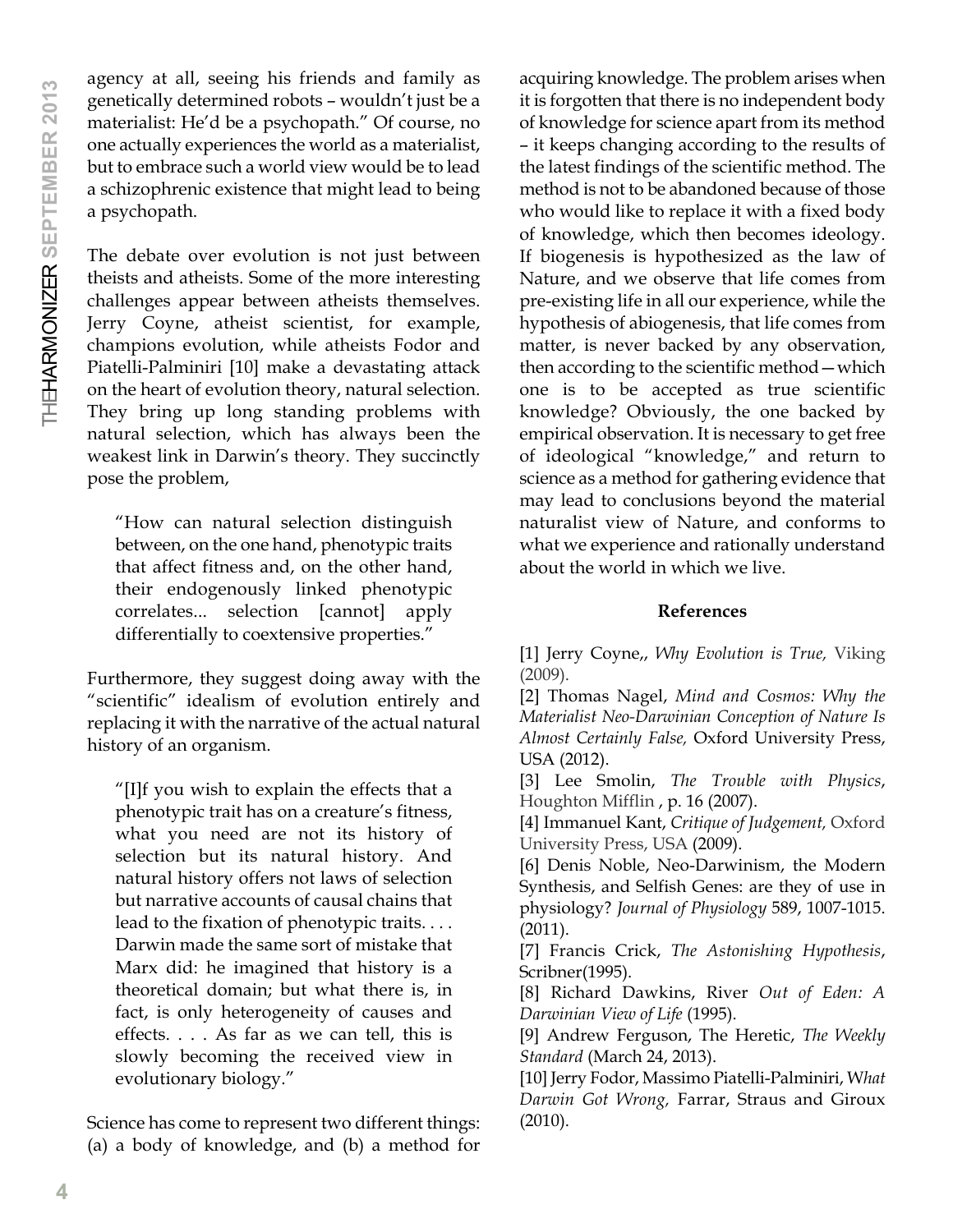# **Natural Intelligence and Teleology in Plants - Part 1**

# **Bhaktivijnana Muni, Ph.D**.

# **1. Natural Intelligence is a characteristic of Life**

Natural intelligence is an inherent function of cognition. All living organisms naturally display intelligence at cellular, behavioral and community level. However, no perfect ontological definition of intelligence exists within the realm of molecular chemistry and physics. Stenhouse defined intelligence as an adaptively variable behavior during the lifetime of the individual involving descriptions of cognition and adaptation. [1, 2] A practical definition for intelligence is: the capacity for problem solving [3]. Intelligent behavior in organisms is species specific. Every organism has particular capacities. Intelligence exists between species, within species and within organisms.



**Fig. 1 Nobel Laureate Barbara McClintock,** *A Feeling for the Organism*

Barbara McClintock meticulously studied maize plants and got the Nobel Prize for the discovery of transposons, or jumping genes (Fig. 1). She convinced the scientific world that causal modes of cellular and genomic functions are circular, i.e. both causal and consequential to each other, and that demands a whole cell approach. It overcomes the limited and failed gene-centric determinism of the New Synthesis era in biology. A Cell is an organism even at the level of molecules. Shapiro [4] describes the concept of genome function as genomes functioning as true intelligence systems which can be readjusted when conditions require. Intelligence at the molecular level is occurring because it is working as an organ of the cell or whole plant. The Genome functions as an

adaptable systemic variable. Consequently there is no such concept as a central dogma which can explain genomic phenomenon. Molecular concepts are inadequate for addressing natural intelligence. McClintock once said, "Every time I walk on grass I feel sorry because I know the grass is screaming at me." [5] In other words plants are sophisticated beings possessing all the sensitivities that are associated with life. The object of her study (plants) became subjects in their own right. [6] She said, "A goal for the future would be to determine the extent of knowledge the cell (organism) has of itself and how it utilizes this knowledge in a thoughtful manner when challenged." [7] As McClintock envisions it, the science of organisms will have to reorganize its whole way of looking at living organisms and doing research. A completely new realization of the relationship of things to each other is necessary. But she was quite clear that at present we lack the tools needed to explain the observations of the laboratory within mechanistic logic. We lack concepts of wholes when they are irreducible to their parts (molecular components like DNA).

# **2. Intelligence in Plants**

Terewavas [8] has written a number of articles on plant intelligence. We will take a summary of his presentations. Plants display sentient qualities like detailed sensory perception, information processing, learning, memory, choice, selfrecognition, foresight, and predictive capacity. Plant intelligence is today studied under several categories like, (i) plant perception, (ii) purpose, intent and decision making, (iii) learning, memory and biological information, and (iv) problem solving.

# *2.1. Plant perception*

Plants experience immense environmental complexities in the wild. Trewavas [8] is of the opinion that in the wild the intelligent features of plants are more evident, as it has to deal with much greater complexity unlike the controlled laboratory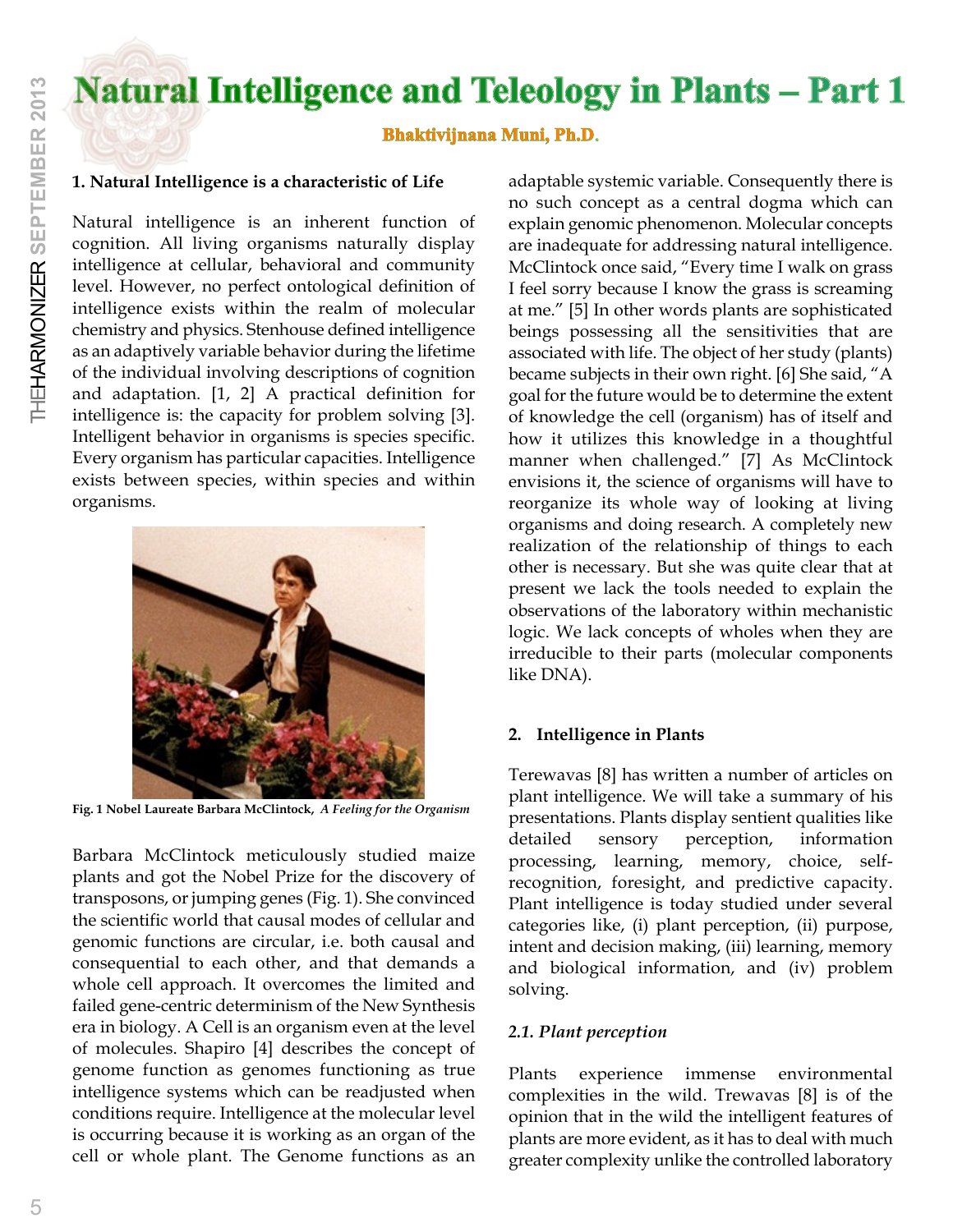conditions. Plants are sessile and therefore they have a constant demand to be extremely sensitive and perceptible to the local conditions. Plants can detect footprints or stones on the soil. Etiolated seedlings can differentiate between two sources of light of varying intensity so slight that it could not be detected even by ordinary photometric methods, by always bending promptly towards the source of higher intensity. [7] Numerous abiotic signals like humidity, light, minerals, gravity, wind, snow melt, soil structure and composition etc. are sensed by plants. For example shape, growth and direction of stem are altered to maintain an optimal position relative to sunlight. Leaf positions are adjusted to optimize light collection. Roots track threedimensional humidity and mineral gradients in soil. When resource-rich patches are encountered there is tremendous growth. Deliberate evasive action is taken when roots of the competitors approach in their vicinity [9]. The dodder, a parasitic plant, assesses the exploitability of a new host within an hour or two of its initial tactile contact. Plants integrate the signaling information but their responses cannot be said to be fixed (autonomic) or statistical. These are individual responses that involve assessment of each situation. For example gravity signals can be overcome by other factors like touch. Even clones are different individuals. The shoot phenotype is crucially dependent on the identity of the neighbors. The root systems sense soil volume. They recognize and discriminate between the neighboring roots of the same or different species indicating self-recognition at all levels. [10] Plants are highly perceptive and able to integrate systemically large amounts of environmental information and give a studied response. The totality of signaling and environmental complexity yields a constantly changing complex topological surface and the plant must navigate through it optimally [11].

# *2.2. Purpose, Intent, learning, memory and decision making*

Purpose and intent are sentient characteristics and cannot be described by mechanical or chemical laws. For example purposeful movement of an ant over a piece of graph sheet cannot be calculated by any equation. The view that plants were passive beings [12] has changed. Just as animals, plants actively resist the push and pull forces of the environment.

Persistence of plant activity is often independent of the signal that may have initiated it and exhibit purposeful variation in the direction of persistent movements [13]. Plants do not possess a nervous system or brain like animals. Yet time lapse photography reveals immensely sophisticated purposeful activity. Warwick stressed the need to recognize that a central nervous system was not a prerequisite of intelligence. Bateson indicated that cognition defined as the act of knowing, is implicit in all life. Plants do perceive, respond and thus know about their environment and are therefore capable of cognition and intelligence. [14, 15]

Plants are in ceaseless motion as they develop, search for light and nutrients, avoid predators, exploit neighbors, and reproduce. In all these functions plant movement reflects their predictive capabilities. Examples are tropical bending to light or gravity, thickening along stems that accompany wind sway, leaf abscission during water scarcity, average seasonal tree leaf temperature maintenance at about 21°C in subtropical to arboreal trees. [16, 17] Molecular processes in the cell have been described as goal-directed behavior, and possessing holistic activity of circular causation between the cell organelles and whole cell. [6] These cognitive acts are identified within the processes of plant metabolism as proofreading, checkpoints, error corrections and end-point determination. In other words, metabolism is not chemistry because chemistry can never spontaneously become a means to an end. The processes can be written down as an algorithm containing Boolean logic, viz., AND, NOR, XOR, OR gates making wise informed decisions. Intent is demonstrated by the individual root systems as growing to actively deny resources to competitors [9]. Plants gather information about their surroundings, combine it with internal information about its internal state and identity and make decisions that reconcile its self-preservation within its niche [18]. Neo-Darwinism portrays organisms as passive in the face of random selection (Natural selection). But the cognitive and intentional behavior makes natural selection a poor-fitting Procrustean bed. [19] The experimental results of McClintock and other plant biologists spread all over the world make the organism of plants a dynamic co-participant in its self-expression.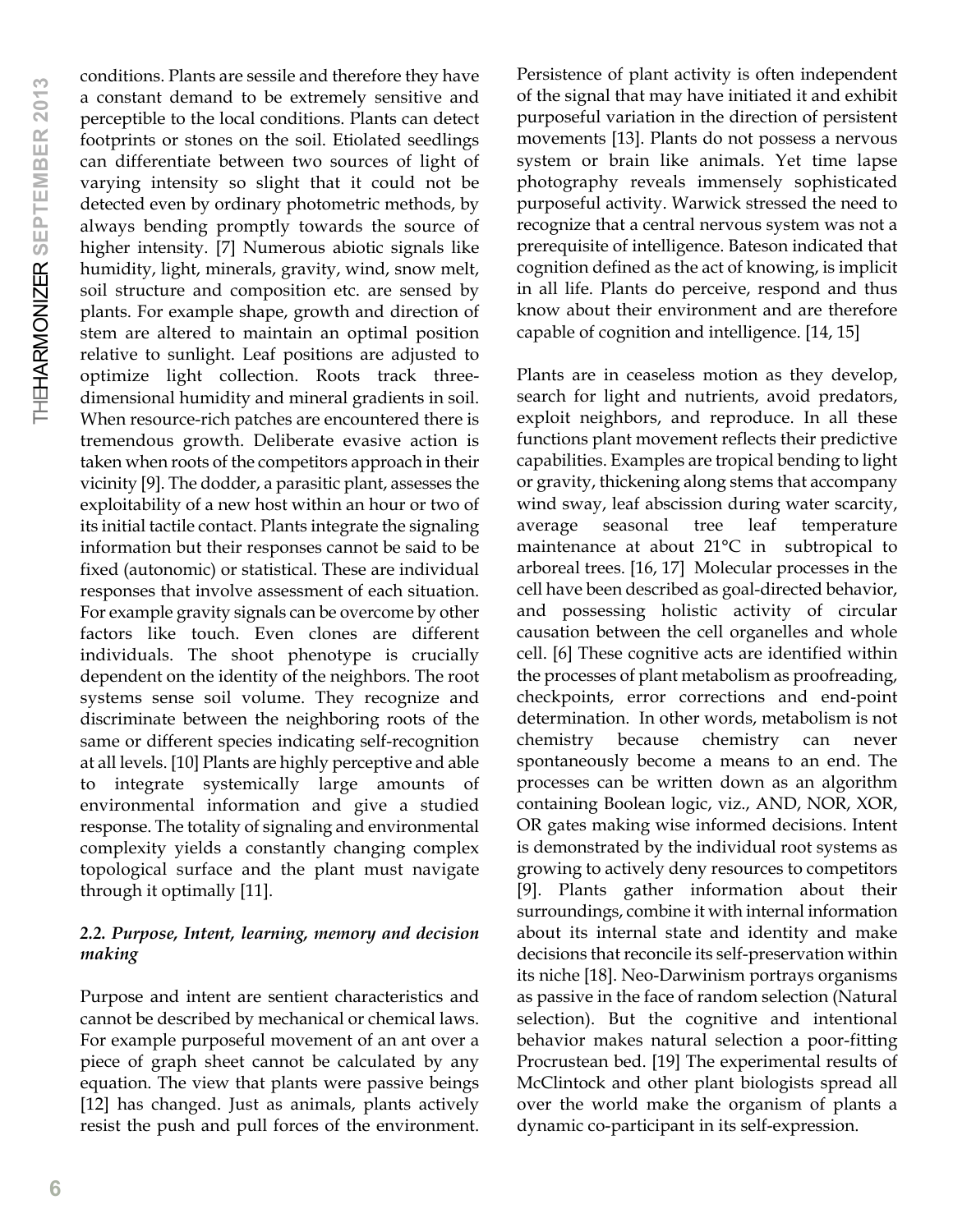# *2.3. Learning, memory and biological information*

Biological information includes the meaningful interpretation of syntactic information. Internal communication is based upon meeting the needs of self-preservation. It does this by assimilating the environment by co-production between the totality of plant cells as a whole, the tissue structures, other proteins, nucleic acids, large number of hormones, peptides, various lipids, sugars, cell wall and internal organelles, wall components, complex carbohydrates, and so on. The task of computing this enormous quantity of information cannot be fully comprehended by linear logic alone. None of the analytical methods are applicable. An organism is an irreducible whole. Cells that are morphologically uniform exhibit enormously different responses to every signal. Organisms are self-differentiated wholes, meaning huge reservoirs of individual cell behaviors are synchronized to produce many varieties of organismic behavior [8]. These co-produce numerous complex elements of control, switching processes and interacting positive and negative feedback controls within the living cell. Yet the details of cellular structure and function are currently ill-understood and the work of McClintock is showing a way out of the unfruitful mechanistic impositions on biology.

According to Mancuso, "Plants sense, memorize, and process experience, and use this information for their adaptive behavior … as living organisms act as knowledge accumulating systems [20]." Preprogramming by some sort of direct genetic means is neither likely nor possible. Only intelligent, flexible responses can provide the individual with the ability to master this complexity of environment and get this optimized adaptability [21]. Memory is very important to plants especially for survival in wild conditions. Herbivory produces memories of previous attacks that help form defense processes. These are long enduring memories which help developing resistance. Plants can assess potential futures from past cumulative memory by integrating them with present conditions [8].

Heliotropic plants adjust to an optimally situated leaf orientation by learning the direction of the movement of sun. Plants respond to stresses by complex learning procedures that include reinforcements over time. For example resistance to extremely damaging stresses is acquired by progressive application of a milder but increasing strength of stress. Thereby plants become enabled to develop a faster, stronger and adaptive resistance to subsequent stresses of similar kinds. There is a trial-and-error learning process, which means plants learn from their needs of self preservation. Capacity to predict future loss of photosynthetic light and to produce shadeavoiding phenotypes is extensively reported [8].

# *2.4. Intelligent Problem solving in Plants*

Individual plants have to adjust to uneven distribution of light, minerals, soil structure and water, competition, along with variation in rainfall, wind and damage by diseases, pests and herbivores. Flowers need to be positioned where pollination is optimal. The costs and benefits of these behavioral adjustments during growth and development



**Fig. 2: Displays of natural intelligence and cognition in plants**

require assessment of resources and environment [22]. Growing roots and shoots can locate rich resources. When resource receptors reach crucial levels, decisions are made for greater proliferation so that the surface area for absorption of energy, minerals and water is increased. Leaves are positioned to minimize self-shading by petioles. The pulvinus rotates the lamina to face the optimal direction of light. When on one side light becomes blocked, a plant resiliently turns to another. Decisions are made to seal connecting vascular systems when branches are overgrown [8]. Plants forage for environmental resources by estimating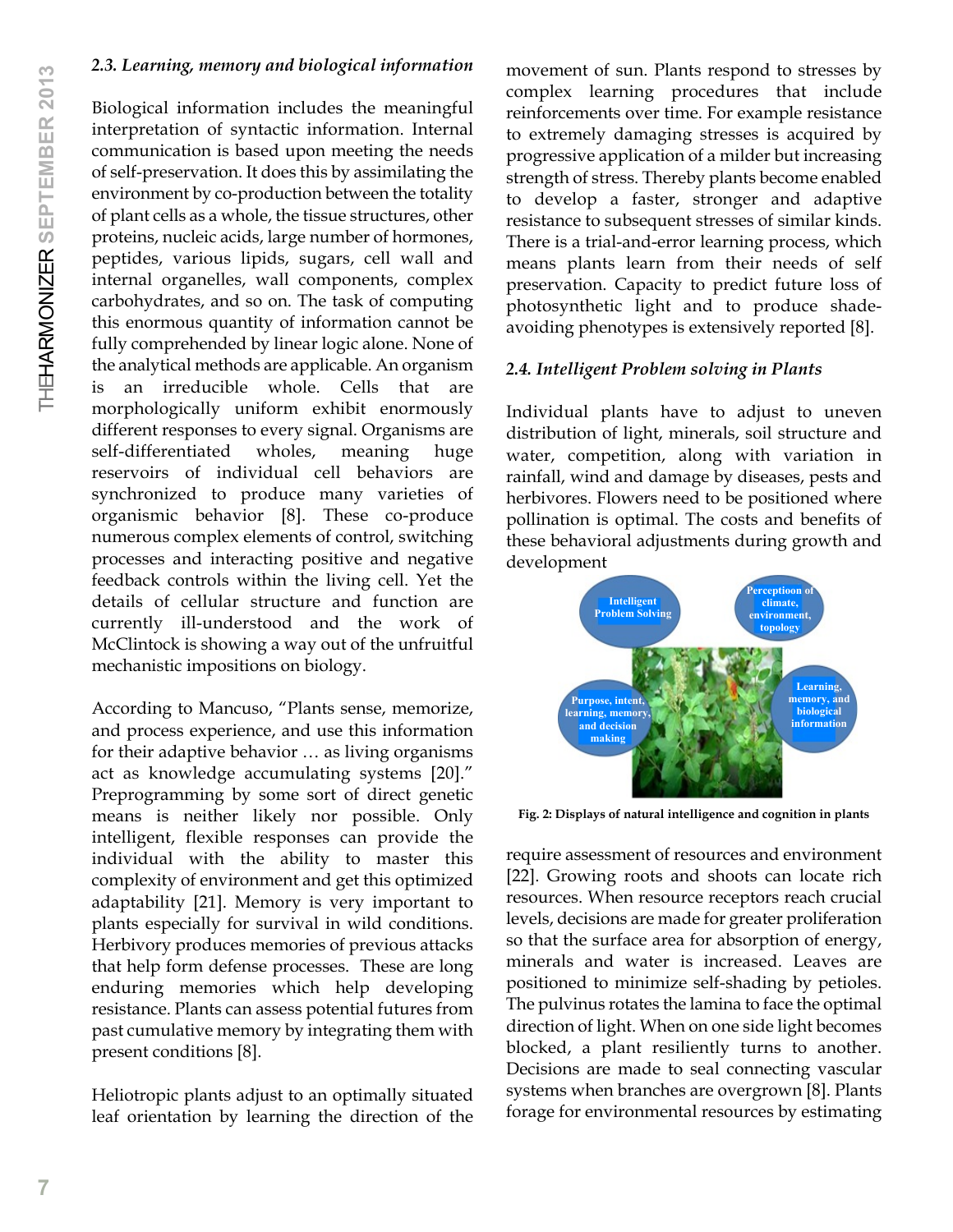availability over a period of time in the future. New light resources are explored well in trees by long shoots. Short shoots are good in exploiting available light due to a profusion of leaves that they carry [23]. Rapidly growing roots explore available mineral and water resources in the soil for further root development. In this way plants exhibit natural intelligence and problem solving capacities.

In conclusion, natural intelligence is the property of the whole organism and cannot be explained in terms of artificial intelligence concepts of popular linear mechanical logic. Distinguishing plant and animal intelligence by the term "natural intelligence" can be considered appropriate for denoting cellular and organismal intelligence (Fig. 2). In the next section, we will recount the arguments from Kant and Hegel that show natural intelligence will require teleological explanations. In other words, the lawgoverned lower activities of matter (physics and chemistry) are of insufficient explanatory relevance when explaining natural intelligence. Teleological explanations are the proper foundation for explanation of all biological phenomena. Higher level teleological explanations are the substantial concept of organisms.

# **References:**

[1] Stenhouse, D., *The Evolution of intelligence-a general theory and some of its implications*, George Allen and Unwin, London, (1974).

[2] Sternberg, R.J., A framework for understanding conceptions of intelligence. In *What Is Intelligence? Contemporary Viewpoints on Its Nature and Definition,* eds. Sternberg, R.J., Detterman, D.K., Ablex Publishing Corporation, Norwood, NJ, USA, (1986). [3] Warwick, K., *The Quest for Intelligence*, Judy Piatkus, London, UK, (2001).

[4] Shapiro, J.A., Genomes as smart systems, *Genetica*, 84, 3–4, (1991).

[5] Keller, E. F., *A feeling for the Organism. The Life and Work of Barbara McClintock*, Northeastern University, W. H. Freeman and Company, San Francisco, (1983).

[6] McClintock, B., The significance of responses of the genome to challenge, *Science*, 226, 792–801, (1984). [7] Palladin, P.I., *Plant Physiology,* Blakiston Son and Co., Philadelphia, PA, USA, (1918).

[8] Trewavas, A., What is plant behaviour?, *Plant, Cell and Environment*, 32, 606–616, (2009).

[9] Novoplansky, A., Picking battles wisely: plant behaviour under competition, *Plant, Cell and Environment*, 32, 726–741, (2009).

[10] Callaway, R.M., Pennings, S.C., Richards, C.L., Phenotypic plasticity and interactions among plants, *Ecology*, 84:1115–1128, (2003).

[11] Bazzaz, F.A., *Plants in Changing Environments*, Cambridge University Press, Cambridge, UK, (1996).

[12] Pfeffer, W., *The Physiology of Plants,* Vol. 3 (translated by A.J. Ewart), Clarendon Press, Oxford, UK, (1906).

[13] Frost C.J., Appel H.A., Carlson J.E., De Moraes C.M., Mescher M.C., Schultz J.C., Within plant signaling via volatiles overcomes vascular constraints on systemic signaling and primes responses against herbivores, *Ecology Letters*, 10, 490–498, (2007).

[14] Bateson, G., *Mind and Nature: A Necessary Unity,* Flamingo Books, London, UK, (1985).

[15] Maturana, H.R., Varela, F.J., *Autopoiesis and Cognition*, D. Reidel Publishing Company, Dordrecht, Netherlands, (1980).

[16] Helliker, B.R., Richter, S.L., Subtropical to boreal convergence of tree-leaf temperatures, *Nature* 454, 511–514, (2008).

[17] Maina, G.G., Brown, J.S., Gersani, M., Intraplant versus inter-plant competition in beans: avoidance resource matching or tragedy of the commons?, *Plant Ecology,* 160, 235–247, (2002).

[18] Trewavas, A., Green plants as intelligent organisms, *Trends in Plant Science* 10, 414–419, (2005).

[19] Gould, S.J., *The Structure of Evolutionary Theory*, Harvard University Press, Cambridge, MA, USA, (2002).

[20] Baluška1, F., Mancuso, Plant neurobiology as a paradigm shift not only in the plant sciences, *Plant Signaling & Behavior,* 2:4, 205-207; July/August 2007. [21] Grime, JP, Crick, JC, Rincon, JE, The ecological significance of plasticity, In: Jennings DH, Trewavas AJ, (eds) *Symp. Soc. Exptl. Biol. Med. XL*., *Plasticity in Plants*, Cambridge University Press, London, pp 5–29, (1986).

[22] Aphalo, P.J., Ballare, C.L., On the importance of information acquiring systems in plant–plant interactions, *Functional Ecology,* 9, 5–14, (1995).

[23] White, J., *Plant metamerism*, Dirzo, R., Sarukhan, J., (eds) *Perspectives on plant population ecology*, Sinauer Associates, Massachusetts, pp 15–48, (1984).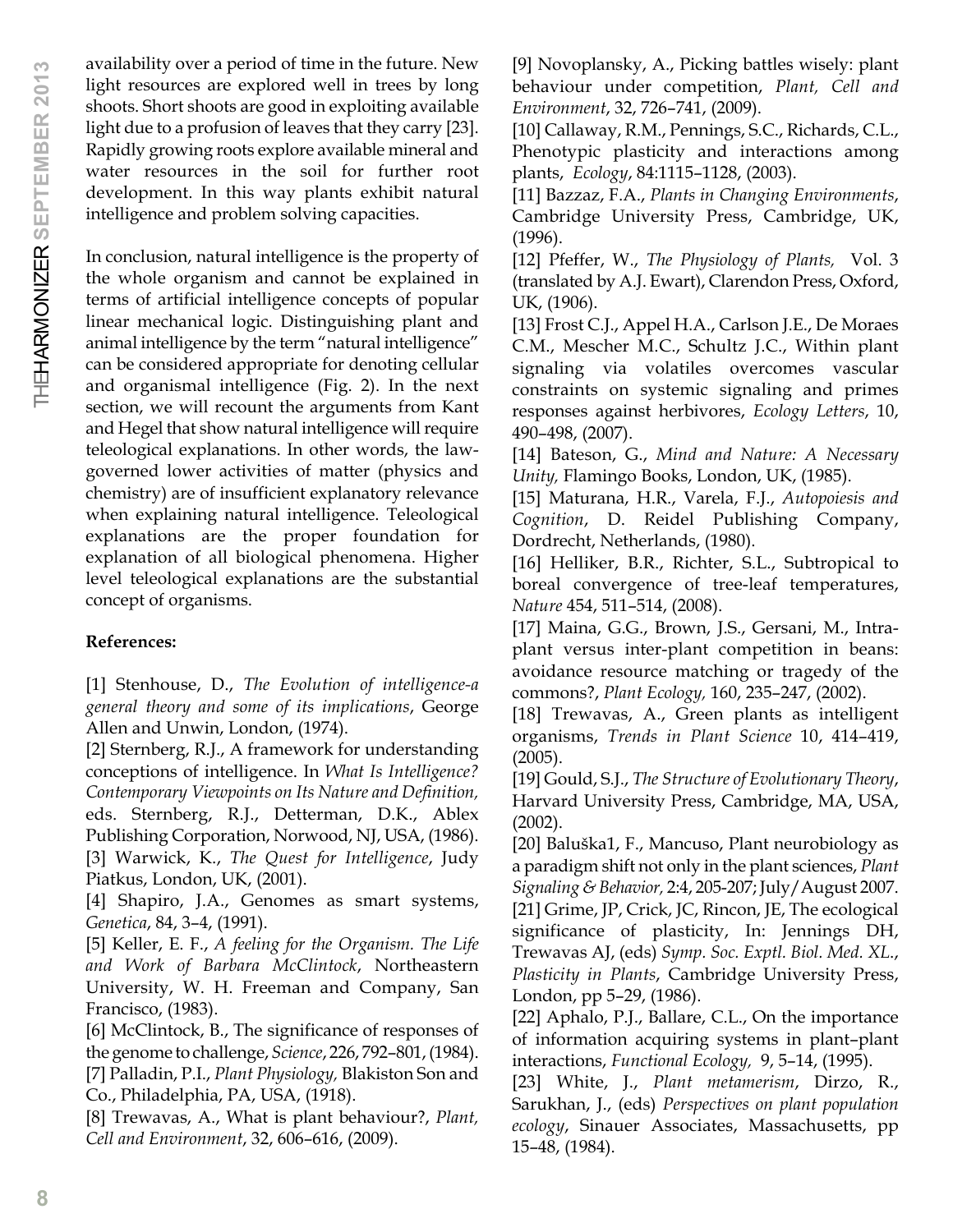**WHAT IS RELIGION? — A VEDIC PERSPECTIVE**

**Rsiraja Das, M.Sc**.

# **INTRODUCTION**

When Newton created his theories of motion, the Catholic Church never considered study of the world through scientific means to be in any way contradictory to the tenets of religion; indeed, they believed the scientific theories actually described God's grand plan for the universe. This view stemmed partly from the restraint scientists themselves exercised to protect their nascent endeavors from a more entrenched Church. It seemed at that time that science and religion would never step on each other's shoes; that their objects would always be distinct. For example, laws of science will tell us what happens when someone presses a trigger but they cannot tell us whether or not we should pull the trigger. And their turfs were demarcated by a choice of subjects with which each one must deal. While science deals with matter and its laws, religion was to deal with morality, ethics, human consciousness, afterlife, happiness, God, and so forth.

As time progressed, however, this distinction was blurred because science has taken on more and more areas that were traditionally considered the domain of religion. For instance, neuroscientists aim to describe consciousness based upon biology; biologists want to provide evolutionary explanations of ethics and morality; physics tries to explain origins through big bang, and so on. Not surprisingly, these explanations contradict religious theories. Perhaps the only religious topic that remains outside of science today is God. And many scientists claim they just don't need this "hypothesis".

So -- is there anything outside science that religion can legitimately claim to be its own? Here, the attempt is made to describe a unique object of study for religion. This uniqueness is not opposed to science; in fact, the object of study is based on ideas of matter given in Vedas. However, the idea of religion is an object that clearly identifies the focus for religion. But before we can appreciate this object of religion, it helps to take a closer look at the Vedic view of material reality and its interaction with consciousness.

# **VEDIC VIEW OF REALITY**

We may consider that creation according to the Vedas takes place in two stages. The first stage involves the manifestation of symbols, which, at that point, are pure universals that appear un-interpreted. The original, primordial material reality is therefore symbolic; it is just words without meanings. After the creation of symbols, in the second stage, meanings are created, by particular acts of interpretation of the symbols. Multiple realities emerge at this time, each representing a different manner in which symbols are interpreted. For example, a "rose" can mean a "physical state", a "sensation", a "concept", a "method of using", a "kind of pleasure", and so on. By interpreting a symbol in many ways, physical states, sensations, concepts, methods or procedures, pleasures, intentions and other categories are created.

Debates in philosophy of science are replete with attempts to reduce the variety of meanings into just one kind of reality. Reductionists claim that only one of these interpretations of a word is in fact real, while all others are epiphenomenal. But which interpretation is real? Are sensations more real than concepts? Are methods more important than sensations and concepts? The history of epistemology is replete with arguments on all sides. Within science, philosophers have emphasized a variety of approaches including "a free conceptual construction" (Einstein [1]), "operations" (Bridgeman [2]), "sensations" (Comte [3]), "objectivity" (Smart [4]), and so on. Each one of us (including scientists) at various points alternate between different meanings.

The Vedic tiered view is that there are various kinds of meanings, all of which are equally real, because the meaning of a word is not fully understood unless we grasp all its interpretations. Symbols and their interpretations are therefore called *sabda-brahman* and *artha-brahman* or realities of word and meaning. In this view, the symbol "rose" precedes the creation of meanings of the symbol. Sensations, objects, concepts, uses, pleasures and intentions about "rose" are all various ways in which we can understand the word "rose", although no one meaning reduces to the others. To know the meaning of "rose" is to know all the ways in which the term can be interpreted, including that it represents some sensations, some objects, some concepts, some methods, some pleasures, some intentions, and so on. Similarly, any ordinary term such as "table" can be interpreted variously as a thing (plastic, wood), as a structure (round, square) as a function (for study or for eating) and as intents (my table versus his table). The point is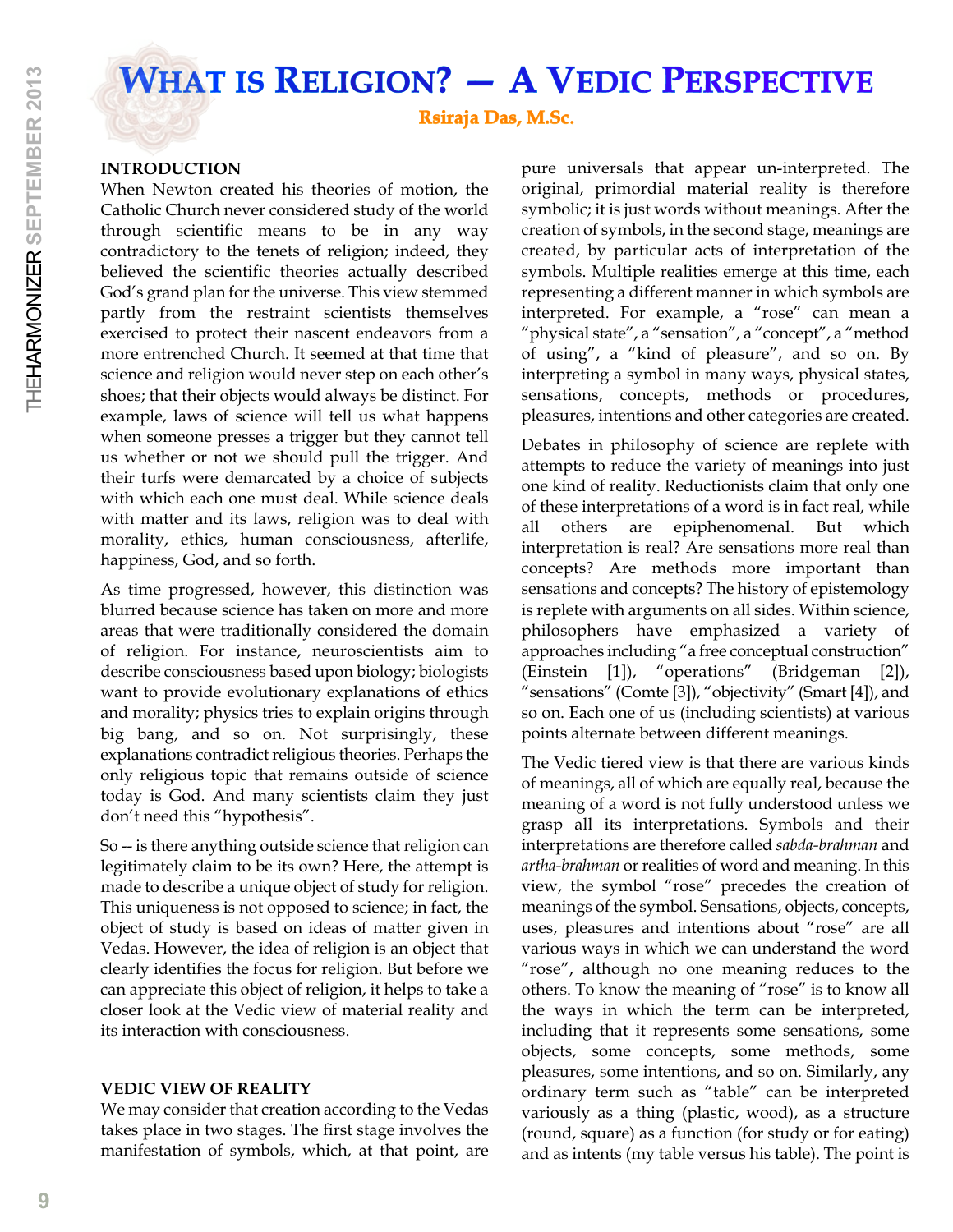that there are many facets to a word which together form a complete description. Each of the facets is a complementary and a different way of describing an object. We must know all the ways and facets of a word before we can claim to truly know the meaning of that word completely.

#### **MATTER-CONSCIOUSNESS INTERACTION**

One such interpretation of a term is the "meaning to life" that it entails. For example, we sometimes say that "this book means a lot to me". The "meaning" that we are talking about is not the content in the book but its significance for us. Some things are significant while others are not. In fact, we know things because we find them significant. Thus, we might attend a particular meeting because it is relevant to us, or we avoid a gathering because it is not relevant for us. In everything that we do and know, we seek significance. We will engage in an experience if it is significant for us, and will avoid it if it is not.

A symbol is a signifier that bears significance. Significance represents a deeper level of meaning than the mere objective symbol, and is a prior necessity before consciousness perceives anything. Significance is therefore the first interpretation of a symbolic reality. We engage in further interpretations only if the first interpretation yields an interesting outcome – i.e., it is significant to us. The meaning of life is the bridge between matter and spirit because the significance determines whether we become conscious of the world or not. We choose to be conscious of certain facts only when we find them significant. Consciousness seeks significance, before it experiences the world.

Vedas describe that consciousness is between material and spiritual, and that it can exist in either realm. The choice of realms is basically what consciousness finds relevant, meaningful and pleasurable or what kinds of meanings, relevance and pleasures it seeks. Body, mind, intelligence, ego, etc. are developed based on this choice. Consciousness interacts with matter or spirit based on a choice and this choice is mediated by the signification consciousness experiences in matter or spirit.

# **UNDERSTANDING SIGNIFICANCE**

There are many kinds of significances in the world – such as to attain security for ourselves, to love and cherish our close ones, promote a certain ideology, and so on. We engage in an experience because of these significances. Thus, we might fight a war because we want to ensure our security, or to protect our loved ones, or because we want to propagate our ideology and destroy the ideology of others. The war itself involves some facts. But the significance of these facts

varies from one individual to other. The world is described in terms of some facts. But we decide to experience these facts only if we find them significant to us.

Today, there are many biologists that practice biology to provide for themselves a means of livelihood and survival. There are others who study it for the sheer joy of discovering the mysteries of life in nature. Yet others see a meaning in their life because they find solutions to life-crippling diseases. And a few wish to use biological facts to propagate atheism or materialism. The object of study may be the same, but they are attracted to that study for different reasons. In fact the reason for an activity determines whether or not we engage in that activity. The same activity acquires a new meaning for us when we change its underlying significance. We may then decide to engage in it, when earlier we may not have felt inclined towards it.

Each of us has ample experience of this process. A philosopher, for example, does not begin to see the relevance of his study only after spending 20 years mastering it. He rather finds the study relevant from the very start. It is because of this relevance that he enrolls himself into a philosophy degree or picks up a book on philosophy. The relevance might be weak to start with, but it must be present to even start an activity. Significance is thus not a post-hoc addition. It is rather the reason that precedes creation.

# **SIGNIFICATION AND VEDIC RELIGION**

While Vedas describe a number of theories, facts, practices and norms, they ultimately ask this fundamental question: "What is the significance of all of this?" What does all of this mean to an individual living being? The proper object of study for religion is this significance. It is a deeper level of reality that gives us our "meanings of life". In every experience, this "meaning of life" accompanies the facts of the world. It is due to this combination that we even experience the fact. The Vedic view therefore is that religion is not the activities, facts or practices, but the significance with which they are performed. Thus, Vedas advise: continue doing whatever you are doing as part of your natural set of prescribed duties, but change the fundamental underlying significance of why you do these activities. The gradual evolution of this significance is religion. While a person might perform an activity for survival or propagating an ideology, he must end up with the most original of all significances – God – that preceded creation.

The original significance of everything is God because all significances are originally created by the glance of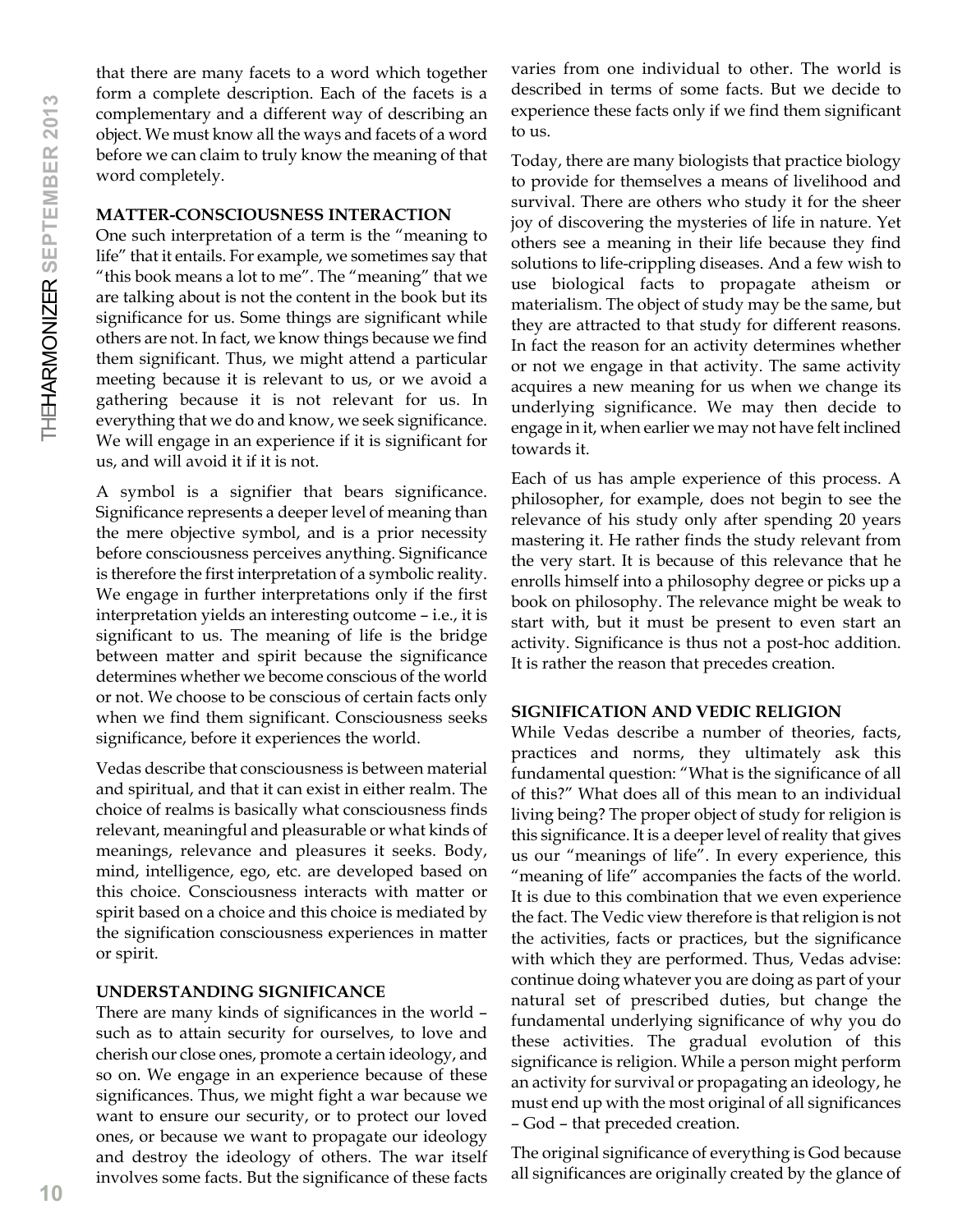God on primordial symbols. God creates the universe by first creating His symbolic representation – given by the vibration *OM*. Because symbols signify significance for a signifier, along with the creation of these symbols, their relation to the signifier God is said to be established by His glances on them to create interpretations. The first such interpretation is significance, and why God finds the world significant. That is, before creation takes place, God establishes the significance for the act of creation. The original significance of creation is that God finds it meaningful in certain ways.

Alignment with this signification is the purpose of religion. Presently, our significances may be different from the original significance of the universe. When the meaning of our life aligns with the meaning of life in God, both the living being and God are aligned on their significances. When they are aligned, they view the world in the same way. To begin communion between the living being and God, alignment on the basic purpose of existence must be achieved. Religion's goal is to bring this alignment.

When a person changes the significance of his life to God, he gradually comes to know God's name, form, qualities and activities. People sometimes ask: can we see God before we even practice religion? And the answer is clearly "no". But, this is quite in line with how we gain material knowledge as well. We must first find physics significant before we can learn physics. Unless we are convinced that physics is significant we might sit in a physics class but will never pay attention to what is being taught because we don't find this knowledge relevant to us. Thus listening with rapt attention is one of the indicators that we find something relevant. Because the living being adopts God as the meaning of his life, he can never "merge" with God because if the *distinction* between life and its significance were lost, its significance would disappear.

# **UNDERSTANDING VEDIC RELIGION**

The difference between a religious and non-religious person is not a particular set of activities, morality, ethics or rituals that they practice, preach or propagate. The only difference between religion and non-religion is the alignment with God as signification. Thus, evolutionary theories of religion that claim to explain morality as endowing us with a better chance at survival are not really explanations of religion because the significance of such a theory is survival. Despite its sophistication, its advocate is stuck at a lower significance of life, namely survival.

Many people in this world work not for survival but for the sheer pleasure of discovering and knowing things, which is a higher significance than survival.

Religionists must have God as the significance before their morality or ethics can be considered true religion. In short, charity performed without reference to God is not religion. If the purpose of a charity is humanitarian then it is not a religious activity because its significance is the ideology of service to humanity. This is one of the crucial points in which Vedic thinking is radically different from any other religious thought today. It resolutely identifies God as the center, to the exclusion of everything else. Lord Krishna concludes in *Bhagavad-gita: sarva-dharman parityajya mam ekam saranam vraja* — "give up all sorts of religiosity and just surrender to Me". Earlier He asserts: *mam-anusmara yuddha cha* — "remember Me and fight as well". The prime ingredient of religion is not a particular activity (such as fighting) but affectionate remembrance of God during the performance of that activity. This remembrance must happen at a very subtle level as the significance of the activity.

The true religionist acts for God. The practice of religion is that we can transfer our significances from survival, security, love, appreciation and ideology to God. The study of significances and how these can be transformed is the subject of religion. Vedas prescribe that a person need not change duties of his current and prescribed social order. This is because religion is not activities, rituals, behaviors and customs. Rather, each ordinary activity when performed with the significance as God is religion. There are still activities and practices prescribed to help a person alter his significance. But, the performance of these activities does not demarcate religion from non-religion. Every activity that has God as its significance is religion. This continuous remembrance of God during the performance of ordinary activities is a radical conception of religion, somewhat unique to Vedas. With the remembrance every activity is religion. Without the remembrance, every activity is non-religious.

# **MATERIAL TO SPIRITUAL**

When we adopt a material significance (such as survival, love, and ideology) all our activities are in matter. When the same significance turns to